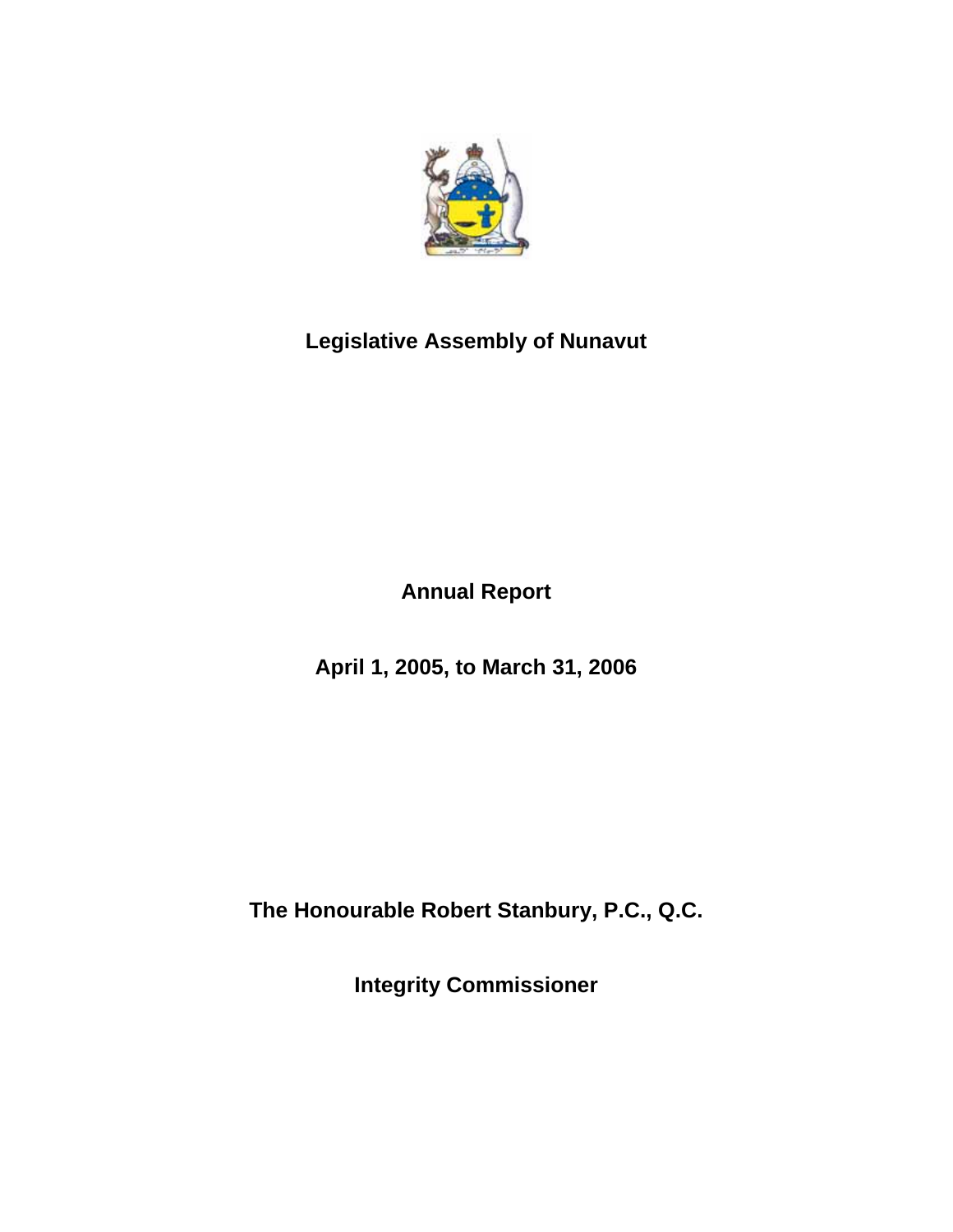Integrity Commissioner of Nunavut AFJ< <br />
«



Commissaire à l'intégrité du Nunavut Immimut Agviarutiqaqtailimanirmut Kamisana

May 25, 2006

Mr. Peter Kilabuk, MLA Deputy Speaker, Legislative Assembly of Nunavut, Iqaluit, Nunavut

Mr. Deputy Speaker:

In accordance with section 57 of the *Integrity Act,* I have the honour to submit my annual report to the Legislative Assembly of Nunavut covering the fiscal year April 1, 2005, to March 31, 2006.

Respectfully,

est Stantway

Robert Stanbury

E-mail: rstanbury@assembly.nu.ca 607 Edgewater Cr., Burlington, ON L7T 3L8 Toll-free telephone from Nunavut: 1-888-398-2785 Fax/phone: 1-905-637-6576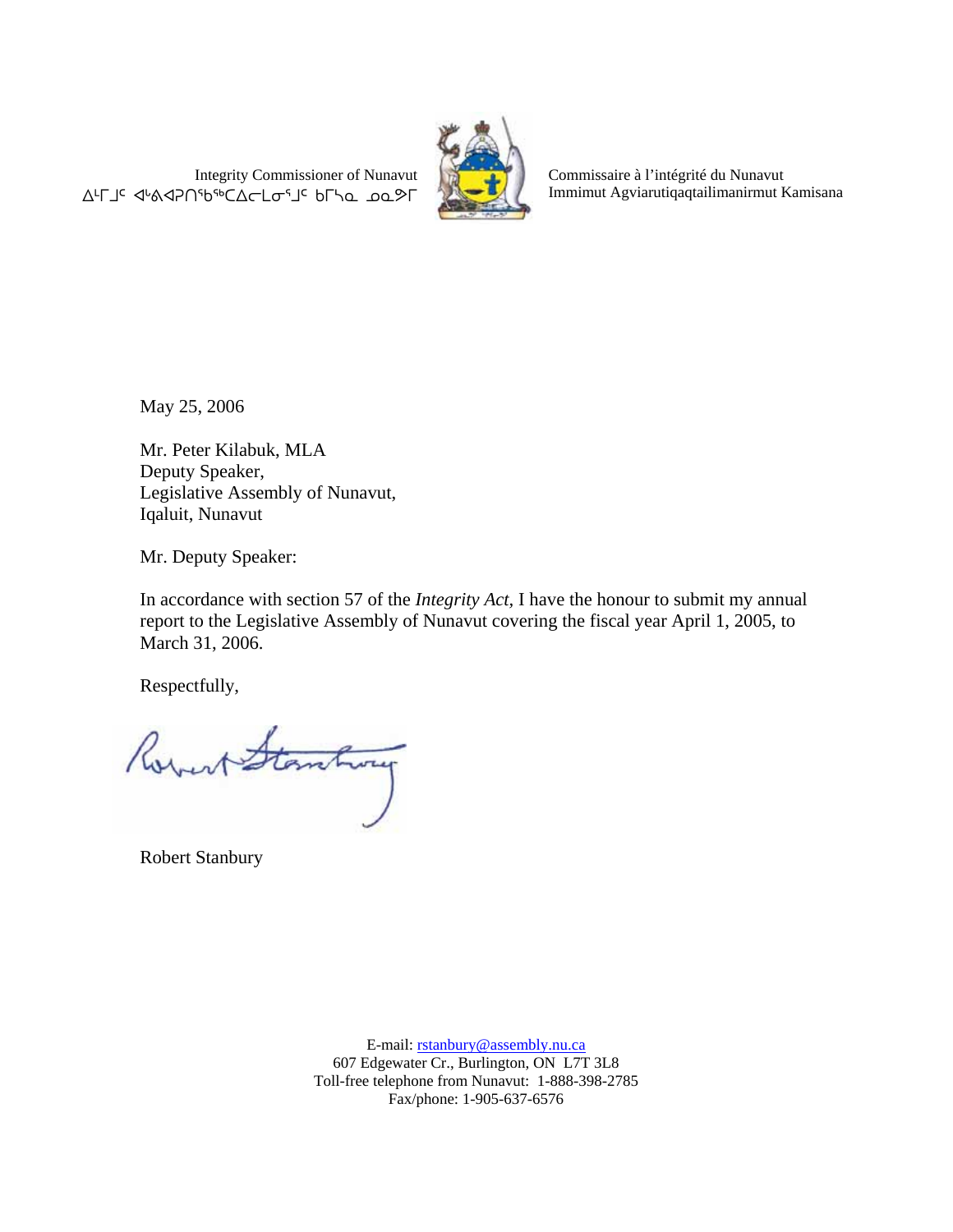www.integritycom.nu.ca

## **Annual Report 2005-2006 Integrity Commissioner**

*"Protecting the integrity of government is crucial to the proper functioning of a democratic system".* 

 *--* Supreme Court of Canada, R. v . Hinchey [1966] SCR 1128

This is my seventh annual report as an independent officer of the Legislative Assembly of Nunavut.

The Integrity Commissioner's mandate stems primarily from the *Integrity Act* and, to a lesser degree, from the *Nunavut Elections Act.*

During the past year, the issue of integrity in government has seized a prominent place in the public consciousness. It has dominated the national political agenda, inspiring an extensive array of new agencies, rules and sanctions aimed at making our federal government more accountable. This intense, continuing focus of attention might well raise among Nunavummiut concerns and expectations about the integrity of their institutions closer to home.

In force since July 1, 2001, the *Integrity Act* has a built-in requirement to be reviewed by the Assembly every five years. The time for the first quinquennial statutory review approaches. While current Members weigh the Act's adequacy for the future, they might consider whether or not the time has come to complete the system of standards and accountability to cover senior unelected officials in expanded or parallel legislation.

Integrity and accountability were recognized by Nunavut's founders as essential elements of representative government. The new territory was created for the people, and its government had to be answerable to the people. Members of the new Legislative Assembly sought very early to set the ethical tone for the whole government by imposing on themselves a Nunavut-specific system of standards and accountability for their conduct of the people's business.

### *Integrity Act*

The *Integrity Act* drew not only from the latest law and experience of other jurisdictions, but also from traditional Inuit knowledge and values. It strove for simplicity and economy of process, in a flexible and practical system respectful of individuals and the community; more preventive than punitive, and more principles-based than rules-based. The first Members demanded of themselves and their successors more than mere technical compliance and nothing less than a *culture* of integrity.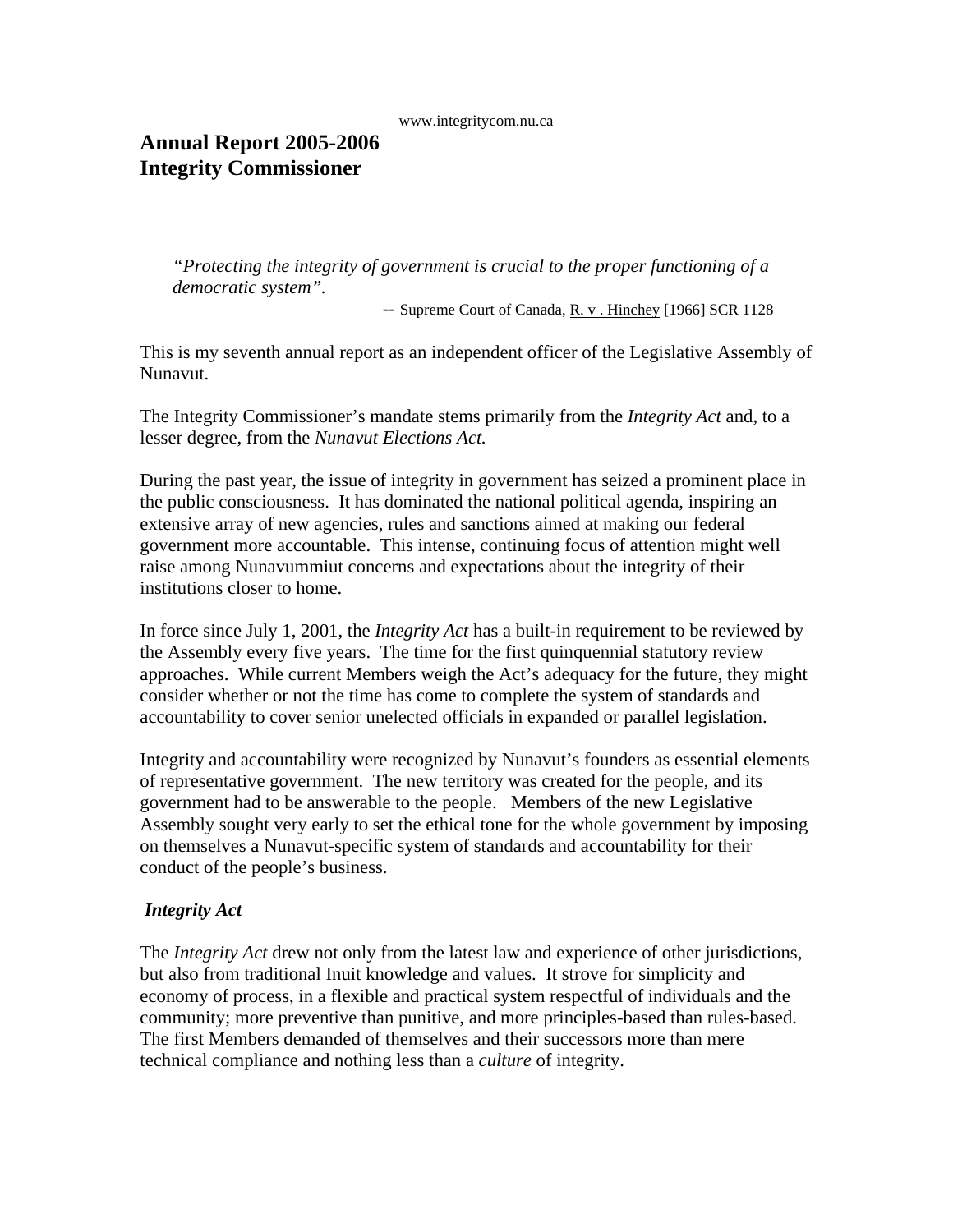The first Members acknowledged that only through transparency of their private interests and public actions could their electors give them informed consent to govern. The Act requires each Member to file with the Clerk a public disclosure statement every calendar year on a date fixed by the Integrity Commissioner, listing the nature and sources of the Member's family assets, liabilities and income. Every Member fulfilled this obligation in 2005, as recorded in my last annual report. The next annual filing deadline is May 31, 2006. A supplementary statement must be filed to disclose any significant changes between annual statements. Gifts or benefits related to a Member's office are generally forbidden, subject to strict exceptions which must be promptly disclosed. All disclosure statements prescribed by the Act are public documents accessible through the Clerk.

As well, in the course of their duties, Members must declare any conflict of interest and not participate in discussions or decisions where a conflict could be reasonably thought to exist.

The Integrity Commissioner advises Members individually and collectively on compliance with the law and consequences of breach. The responsibility for exercise of individual discretion and collective judgment rests with the Members. The electorate, of course, renders the ultimate judgment.

Members are encouraged to consult me at any time on ethical issues and they have been forthcoming in doing so. With the consent of the Member, I may share confidential information with Elders to get the benefit of their traditional Inuit knowledge. Throughout the year, I have been constantly available for consultation by e-mail, telephone, fax and post, and have given advice both formally for the record and, more often, informally.

Each Member must meet at least once a year with the Integrity Commissioner to review the Member's family financial affairs and obtain advice on compliance with the Act. All Members did so in 2005, as stated in my last annual report, and I plan to be in Iqaluit for such meetings this year during the week of June 11.

Each Member has been supplied with a *Member's Integrity Act Manual,* to be kept current with relevant material.

The Integrity Commissioner's website, www.integritycom.nu.ca, contains full information on the Act and the office. Available through Members' offices is the brochure, *Integrity – A Commitment of Members of the Legislative Assembly of Nunavut.*